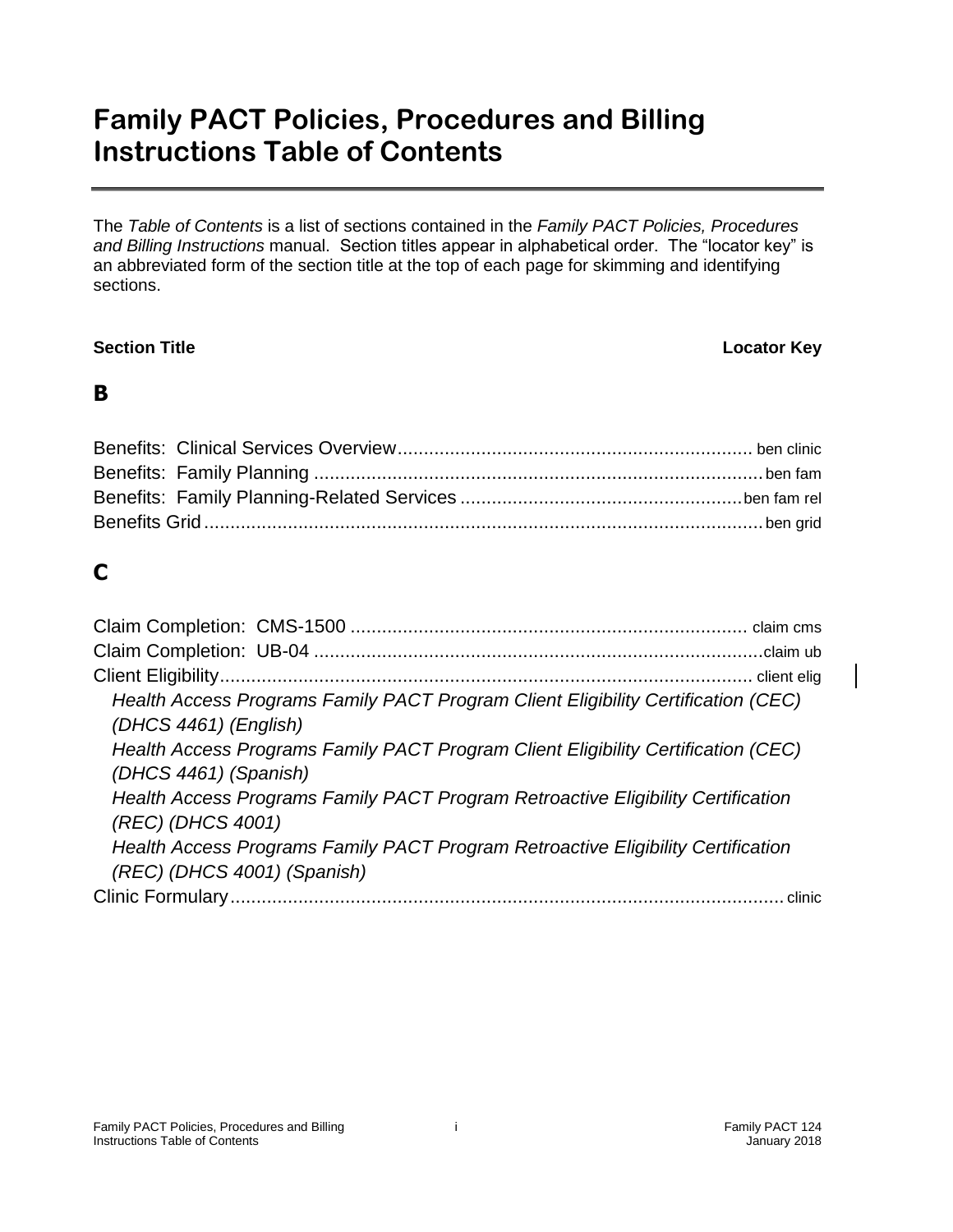| <b>Section Title</b><br>D                                         | <b>Locator Key</b> |
|-------------------------------------------------------------------|--------------------|
|                                                                   |                    |
| F                                                                 |                    |
|                                                                   |                    |
| н                                                                 |                    |
|                                                                   |                    |
| L                                                                 |                    |
|                                                                   |                    |
| O                                                                 |                    |
| Office Visits: Evaluation and Management and Education Counseling |                    |
| P                                                                 |                    |
|                                                                   |                    |
|                                                                   |                    |
|                                                                   |                    |
|                                                                   |                    |
|                                                                   |                    |
|                                                                   |                    |

*Notice of Privacy Practices*